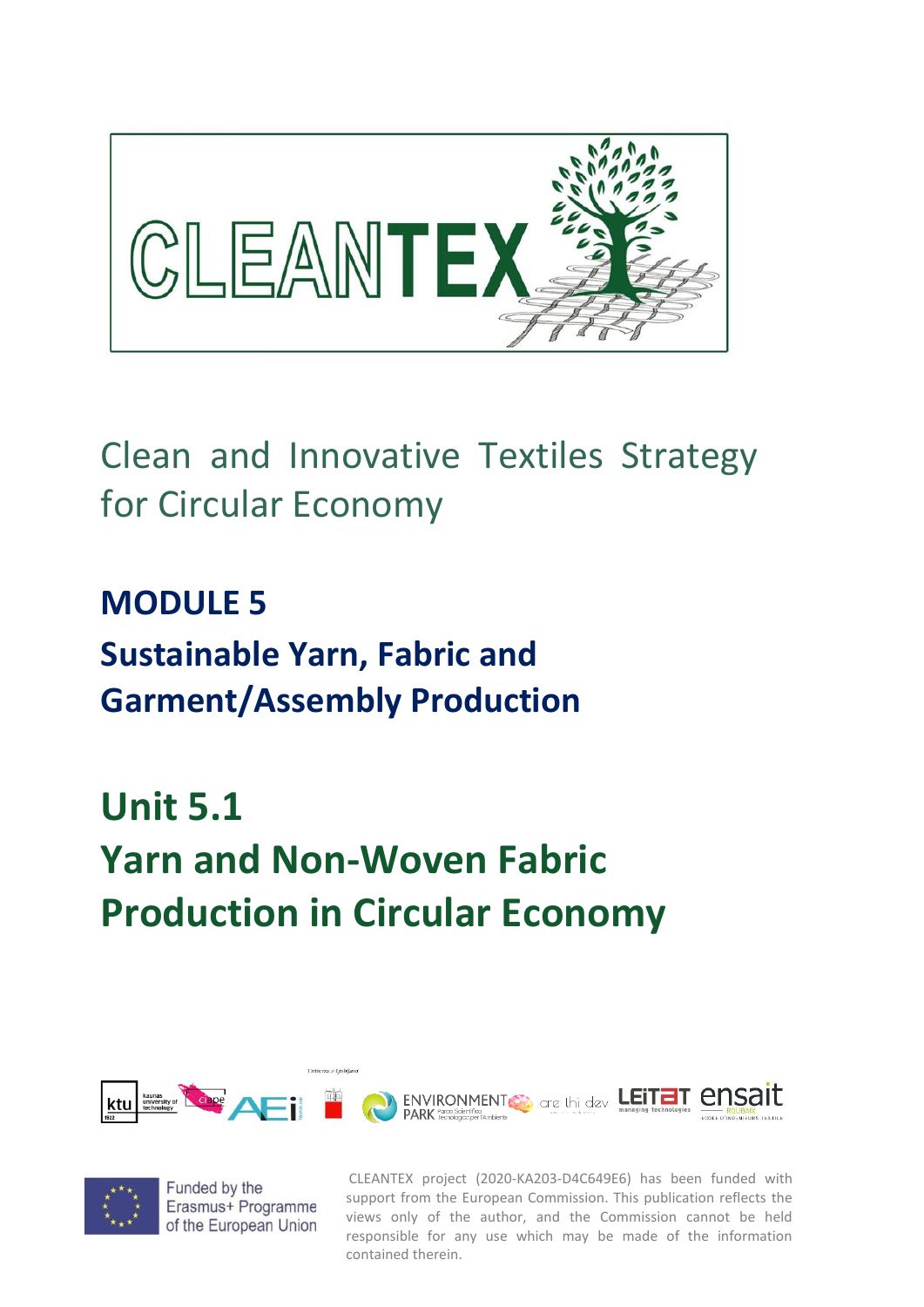### Yarn Production

There are two kinds of yarns: the staple yarns, which are made of shorts fibers, and the continuous (also called filaments) yarns which are of infinite length.

Staple yarns can be divided into two categories: the yarns made of short staple fibers (between 10 and 60mm long) and those made of long staple fibers (from 60 to 500mm long). For example, cotton fibers are short stable fibers and wool fibers are long stable fibers.

Filaments are of infinite length. This means that the length is much more important than the diameter of the yarn. The only natural filament is silk. All the other filaments are chemical.

Most of the clothes are made of blends (cotton /polyester/elastane e.g.). In order to intimately blend different materials (fibers and/or filaments), they must be of the same length and similar fiber count. A fortiori, a polyester filament cannot be intimately mixed with cotton fibers. It is then necessary to convert the filaments into fibers, and to convert the longest fibers (linen e.g.) when necessary. On the other hand, when the materials are not intimately mixed, it is not necessary to convert them (core filament e.g.). When using recycled fibers, since they are shorter and weaker than virgin fibers, this can be a problem when blending.

Not all the blends are possible with recycled fibers. When there are too many short fibers in a yarn it doesn't have good mechanical properties and will be unusable, because it causes higher losses and poorer efficiency. A yarn made of 100% recycled fibers is really rare. The machine manufacturer RIETER, which produces recycling systems for rotor and ring spinning, proposes on its website a table with possible blends that are feasible on its recycling systems [1]. With rotor spinning, it is possible to use up to 87.5% recycled fiber from a pre-consumer deposit. With ring spinning it is possible to use up to 60% recycled fiber from a pre-consumer deposit. If the recycled fibers come from a post-consumer source, it is possible to use up to 75% with rotor spinning, and up to 60% with ring spinning. However, the yarn will be coarser with post-consumer recycled fibers, as they are already damaged by usage and more fragile. It is thus more difficult to realize a thin yarn.

RIETER also propose a quality classification. To get a really good yarn there must be a maximum of 45% of short fibers. Beyond that the quality decreases, and if the percentage of short fibers exceeds 78%, then the yarn will be of poor quality.

Yarn spinning can represent up to 1/5 of a cotton garment global environmental burden.[2] More than 75% of the greenhouse gas production of spinning processes comes from energy consumption, and the energy conception is directly related to the thickness of the yarn: the thinner the yarn the more energy it consumes. During yarn production, the different sources of environmental impacts that must be considered are [3], [4]:

- the energy use (processes, humidification systems),
- the process unit efficiency
- the consumables used (chemicals, packaging materials) and how they are disposed,
- the amount of fiber waste created and how it is disposed (some fibers can be re-inserted in a spinning process however some very short fibers cannot and will be used as flock or as padding insulation materials)
- the amount of dust and of noise created.

#### Production of filaments

To produce a chemical filament granulates of polymers are firstly converted from solid to fluid state (through melting or dissolving e.g.). The fluid is extruded through a die to get a monofilament or a multifilaments, depending on the number of holes in the die. The filaments are drawn to align the polymer chains in the filament direction and if needed the filaments are converted which means they are cut to a shorter length. The conversion from solid to fluid state and extrusion steps can be done through dry, wet, melt or gel spinning.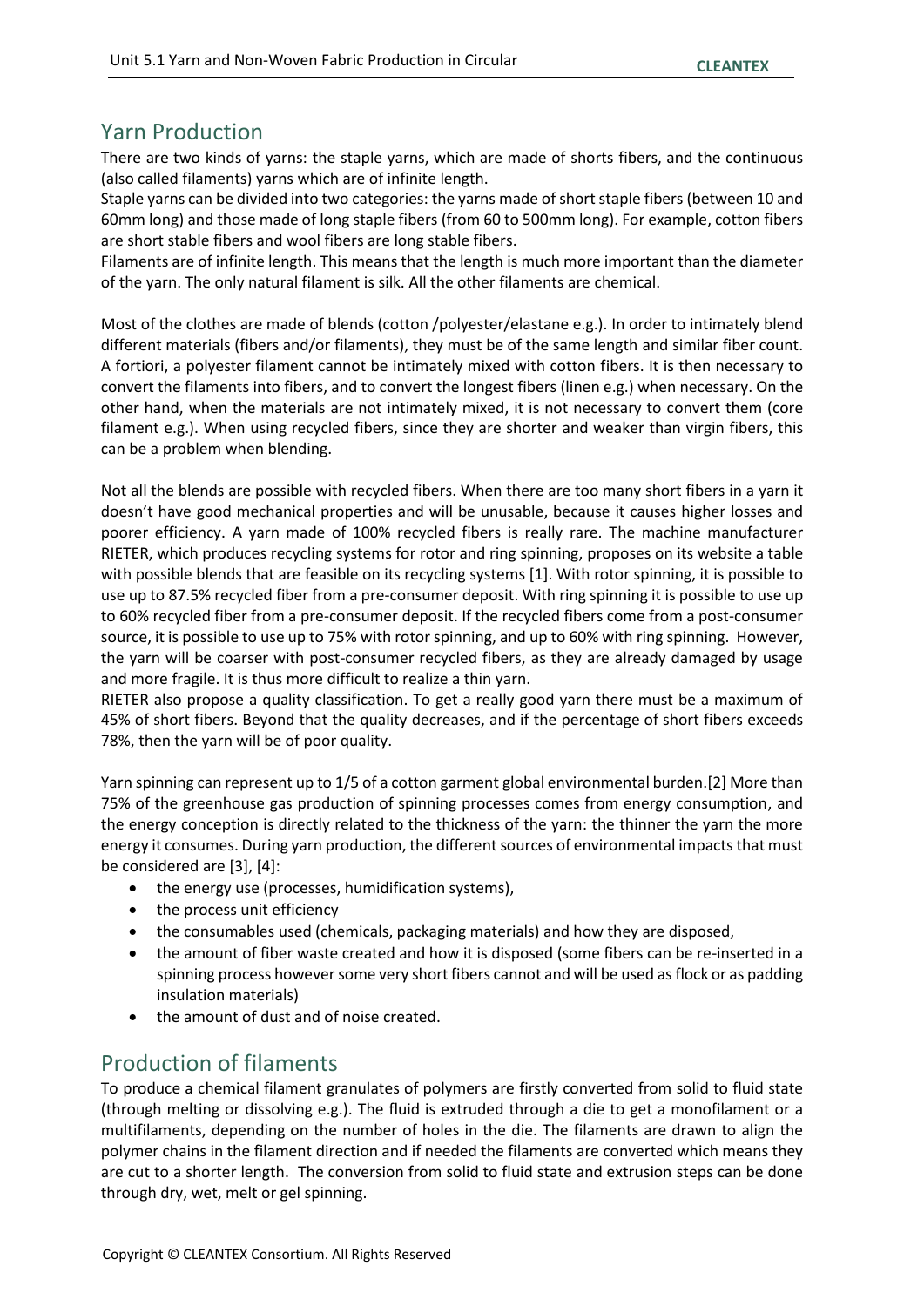It is possible to use recycled polymers in the production of filaments. They can be spun as virgin ones through dry, wet or melt spinning. However, the output material may have lost mechanical properties depending on the process used. You can find information on polymers recycling in the unit 4.3.

#### Production of staple yarns

Staple fiber spinning is a process in which fibers are processed into a yarn. First of all, bales of fibers are opened. The fibers can then be mixed or blend with other fibers or colors. After this comes multisteps of cleaning in which impurities are first removed, then too short fibers are eliminated through carding process, and usually for yarn count below 25 Tex combing is also used. The fibers are then aligned in the direction of the yarn, drawn and spun. The different spinning methods are ring spinning (regular method), rotor spinning, twistless spinning, wrap spinning and friction spinning (non-regular methods).

Recycled fibers can be used in staple yarn production. However, the recycled fibers are shorter than virgin one and therefore, in case of short spinning process, they must be mixed with virgin fibers to ensure the mechanical properties of the yarn. Recycled fibers can be spun through rotor spinning, friction spinning or ring spinning. Depending on how the fibers have been recycled, there are a nonuniformity of fiber length, some unopened fibers, some small yarn pieces and it is really difficult to spin thin and middle count yarns. Most of recycled yarns are coarse count.

The first process to spin recycled fibers is ring spinning. The particularity of this process lies in the presence of a ring, on which there is a traveler. The traveler moves on the ring, and gives a rotation to the yarn [5]. Yarns spun with the ring spinning process are stronger than with other processes (all parameters equal). The fiber orientation of ring spun yarns is good, which helps with the spinning of short recycled fibers.

The second process is rotor spinning, also called open end spinning. The principle is similar to the production of cotton candy. Fibers fed to the rotor are incorporated into the rapidly rotating 'openend' of a previously formed yarn that extends out of the delivery tube [6], [7]. Rotor spinning process is cheaper and faster than ring spinning.

The third process to spin recycled fibers is friction spinning. In this process, fibers are wrapped around a core filament to form a yarn. Friction spun yarns have a poor orientation but their appearance is very good.

#### Nonwoven production

The two main steps to produce nonwovens are web forming and web bonding. There are several ways to achieve these steps. The choice of process is determined by the fiber used and the final application of the product.



*Figure 1 Web forming and web bonding processes*

Web forming processes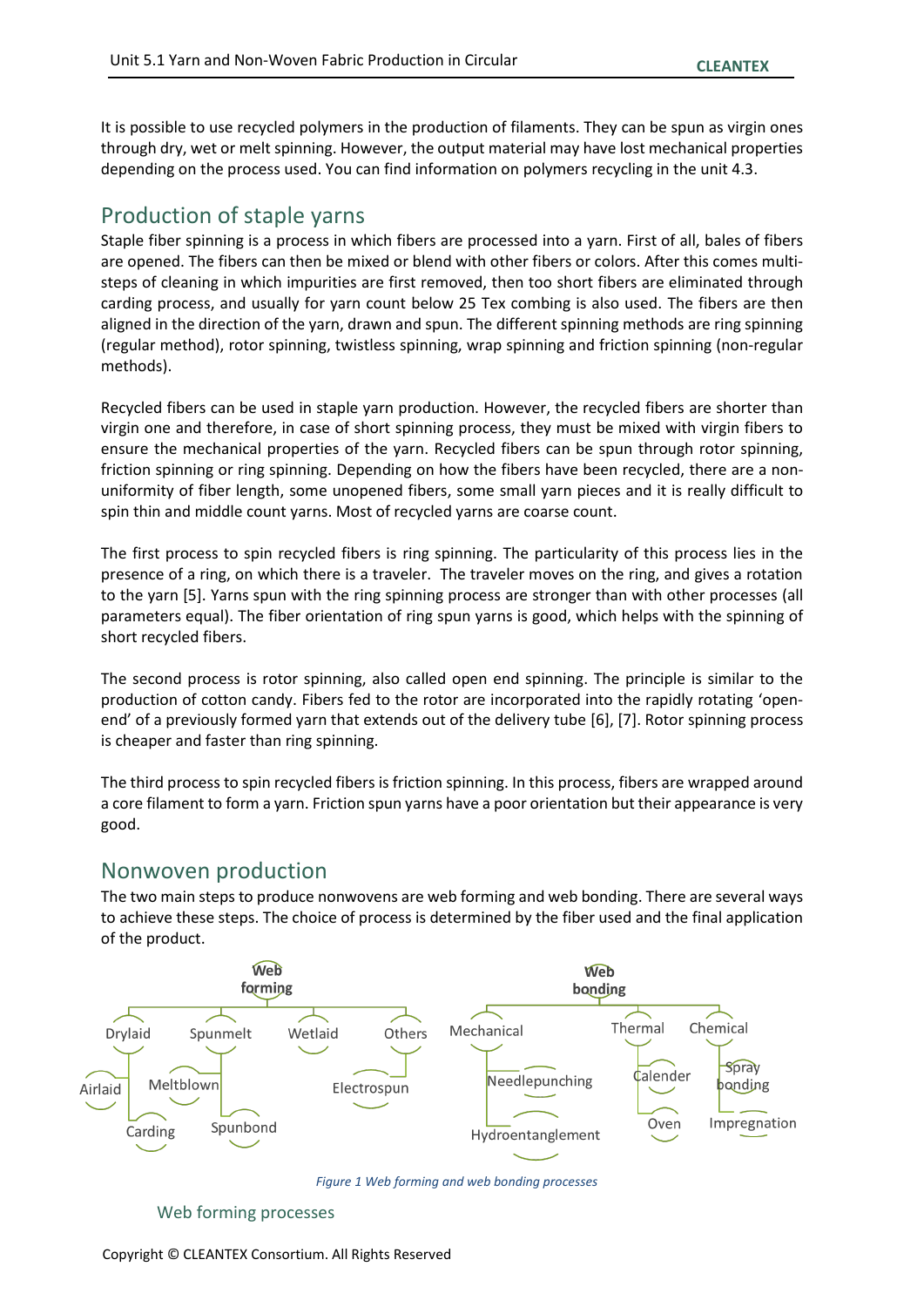The first processes are part of the Drylaid group. They can handle natural and synthetic fibers, alone or in blends [8]. When the carded process is used, the web is produced on a carding machine, from short or long staple fibers and can be used in geotextiles or building roofing. When the airlaid technology is used the web is produced by suspending relatively short fibers in air and then transporting this air/fiber mixture to a continuous air permeable conveyor, where the air is removed and the fibers are deposited on to form a web. Airlaid webs can be used as automotive soundproofing or thermal insulation.

The second processes are part of the Spunmelt group. The web is formed from continuous filaments that are produced by extrusion process. The production process is fully integrated enabling polymer chips to be made into fabric in one continuous operation [8]. Spunbond webs contain coarser fibers, have great tensile strength and can be used in filtration, medical gowns, geotextiles, durable wipes… Meltblown process uses high velocity hot air streams that impinge on the filaments as they are extruded, involving attenuation of the filaments. Meltblown webs have smaller diameter filaments, superior filtration properties, and can be used as filtration, oil absorbent, protective masks, blood filters...

The third process is Wetlaid process, which uses technology that originated from the papermaking process[8]. Fibers are suspended in water. Whereas paper is normally produced from short, fine fibers of cellulosic composition, the fibers in Wetlaid nonwovens can be substantially longer and can be composed of many different natural, high- performance synthetic or inorganic materials. This web can be used in tea bags, air and liquid filters, surgical clothing and drapes, insulation...

#### Web bonding processes

The first process is needle punching. The fibers in most nonwoven webs are arranged in a planar fashion within the structure – very few are oriented in the thickness direction. In the needling process, barbed needles are repeatedly oscillated through the web to reorient groups of fiber into the interior of the structure. The degree of bonding is strongly affected by the number of needles that penetrate the web per unit area. This process is used for velour, automotive furnishing, synthetic leathers, geotextiles, building…

There are also the hydroentanglement and stitch bonding which are mechanical bonding processes. Hydroentanglement consists in entangling fibers using high-velocity water jets. Fibers in the web are entwined with others, displaced and reoriented to increase frictional resistance to slippage and strength of the fabric. Hydroentangling can provide a convenient means of joining one or more webs without the need for thermal or chemical bonding and can be used in synthetic leathers, wipes, automotive, thermal protection… Stitch bonding consist in stitching or knitting the fibers together and can be used in wipes, carpet backing, thermal insulation, geotextiles, filtration...

Then there is thermal bonding which is suitable for fibrous webs containing fibers (or particles) made from thermoplastic polymers. Web is bonded by thermally fusing the thermoplastic components to the surrounding fibrous material. It can be done by through-air bonding, calendar bonding, ultrasonic bonding, microwave etc. This process can be used in wipes, automotive textiles, filtration, geotextiles, teabags...

Lastly there is chemical bonding, in which binders consisting of polymer latex adhesives in the form of emulsions, dispersions or solutions are deposited on to fiber surfaces in the web and then dried and cured to form a cross-linked film that bonds adjacent fibers together. Additionally, some nonwovens are solvent bonded, wherein fibers are treated with a solvent specific for the constituent polymer to produce bonding in the web. This is mostly used for wipes and sponges...

Copyright © CLEANTEX Consortium. All Rights Reserved Using recycled materials in nonwovens is really easy because they accept really short fibers which is an advantage for fiber recycling. It's also possible to recycle fiber blends and non-textile materials into